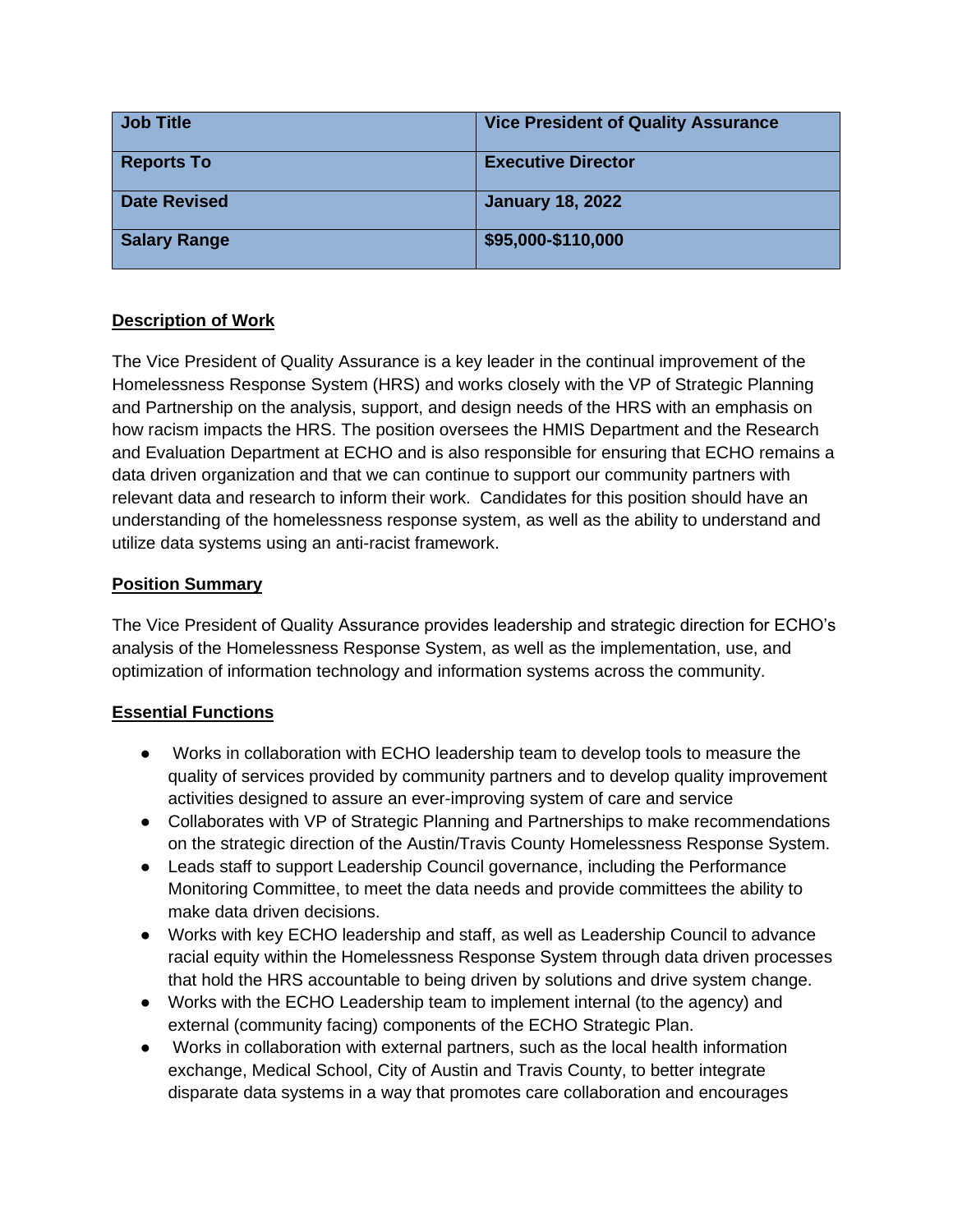research and evaluation projects, while maintaining data privacy and security and ethical best practices.

- Supports and guides the transformation and development of ECHO's internal operations and infrastructure alongside leadership and staff. This includes supervision of project management staff working toward systems and processes that improve the work experience of ECHO staff. Activities include launch of an information technology managed service provider, collaboration on policy and process development, and other internal operations activities as they arise.
- Ensures submission of key data reports by relevant teams for HUD and Leadership Council such as the Housing Inventory Count, Point in Time Count, Longitudinal System Analysis, Needs and Gaps Report, Racial Equity Report, and others.
- Understand and implement HUD regulatory requirements related to data reports for HUD and Leadership Council, in addition to liaising with the HUD and or other government entities as needed to advocate or clarify those requirements.
- Understands and follows the generally accepted standards of professional responsibilities and current state of the art methodology related to Outcome Evaluation and Program Improvement
- Assures that ECHO evaluation efforts meet high standards and competencies as required by city, state, federal and other funding/grant guideline
- Works closely with Internal Operations Program Manager and Research and Evaluation Department to evaluate internal ECHO investments and policy decisions and their impact on ECHO the organization
- Provides technical assistance and/or participates in the writing of the evaluation component for grant applications and renewals
- Works with ECHO Leadership team and community partners to implement ECHO's Strategic Plan using both an internal framework with ECHO staff and an external framework across the Austin/Travis County community
- Regularly reports to the Board of Directors regarding agency/community quality activities and outcomes associated with programs serving people experiencing homelessness
- Responsible for working with ECHO leadership to monitor budgets in departments of oversight
- Other duties as assigned

# **Supervisory Responsibility**

The position has the following supervisory responsibilities.

- HMIS Director
- Research and Evaluation Director
- Internal Operations Project Manager

## **Work Environment**

Employees are required to use their personal cell phones for business purposes. Meetings are conducted both virtually and in-person. Working both remotely and in an office, setting will be required.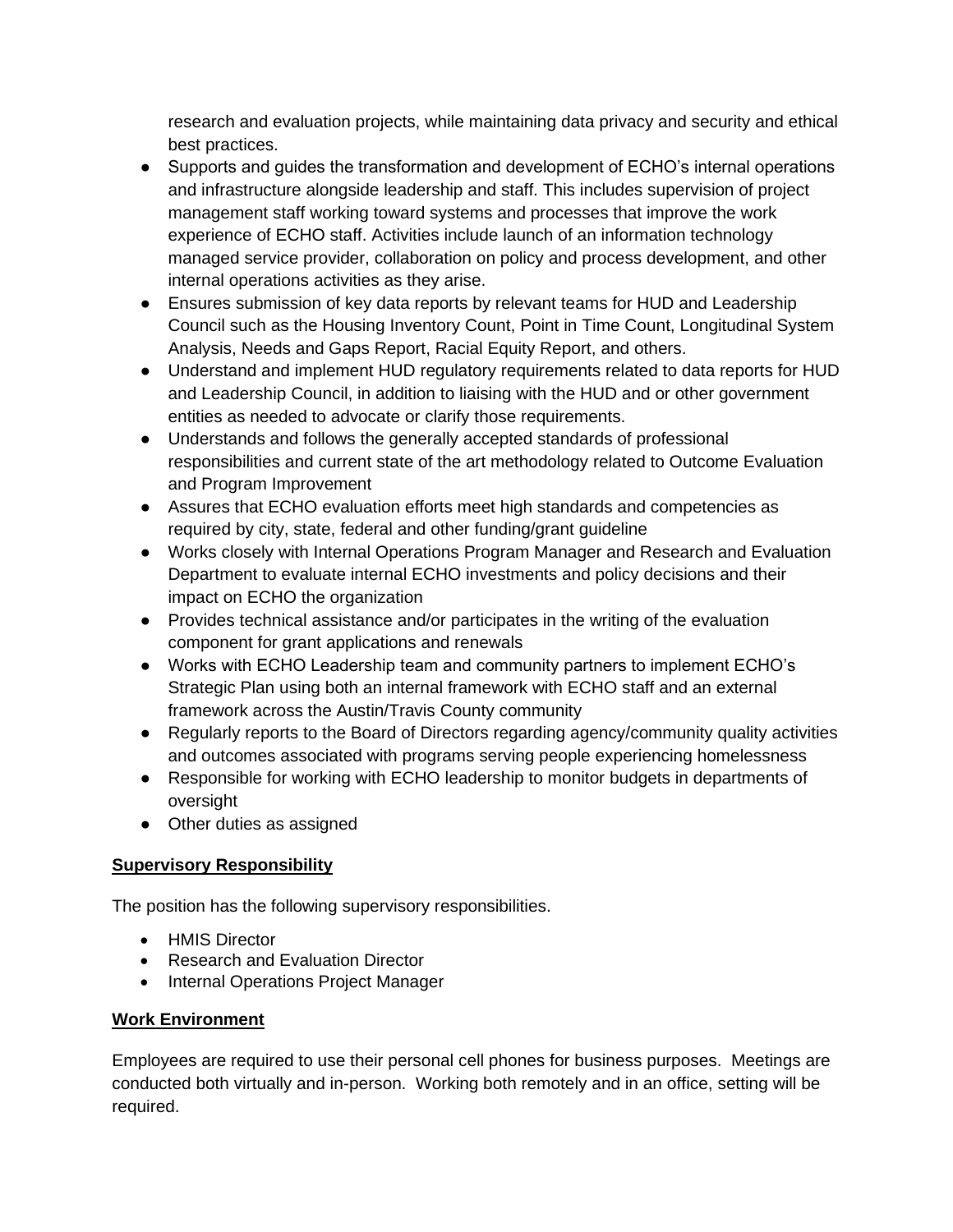#### **Physical Demands**

Physical demands include the use of standard office equipment including but not limited to: computer, copy machine, and phone. The ability to communicate clearly and appropriately with co-workers and community partners.

#### **Position Type and Expected Hours of Works**

This is an exempt full-time position working 40 hours a week; typical workdays are Monday through Friday. Occasional evening and weekend work may be required as job duties demand.

## **Travel**

Some travel is expected for this position both locally and to national conferences.

#### **Preferred Experience**

- Five years' experience in Program Evaluation and Outcome Measurement in a social services organization
- Demonstrated experience with database systems, technology, and research and evaluation methodology
- Demonstrated experience working with homeless service providers on data standards for housing and supportive services projects
- Five years of demonstrated experience with progressively responsible leadership, management, and supervision in complex systems
- Experience communicating policy priorities to media and elected officials using data and research as the basis for talking points

#### **Additional Eligibility Qualifications**

- Homeless system management experience
- Demonstration of an anti-racist analysis of the Homelessness Response System
- Experience managing, analyzing, and interpreting data on homelessness
- Understanding of various research and evaluation methodologies
- Understanding of database management, data quality, and systems improvement
- Understanding of HUD regulations
- Familiarity with relevant Austin stakeholders

#### **Other Duties**

Please note this job description is not designed to cover or contain a comprehensive listing of activities, duties or responsibilities that are required of the employee for this job. Duties, responsibilities and activities may change at any time with or without notice.